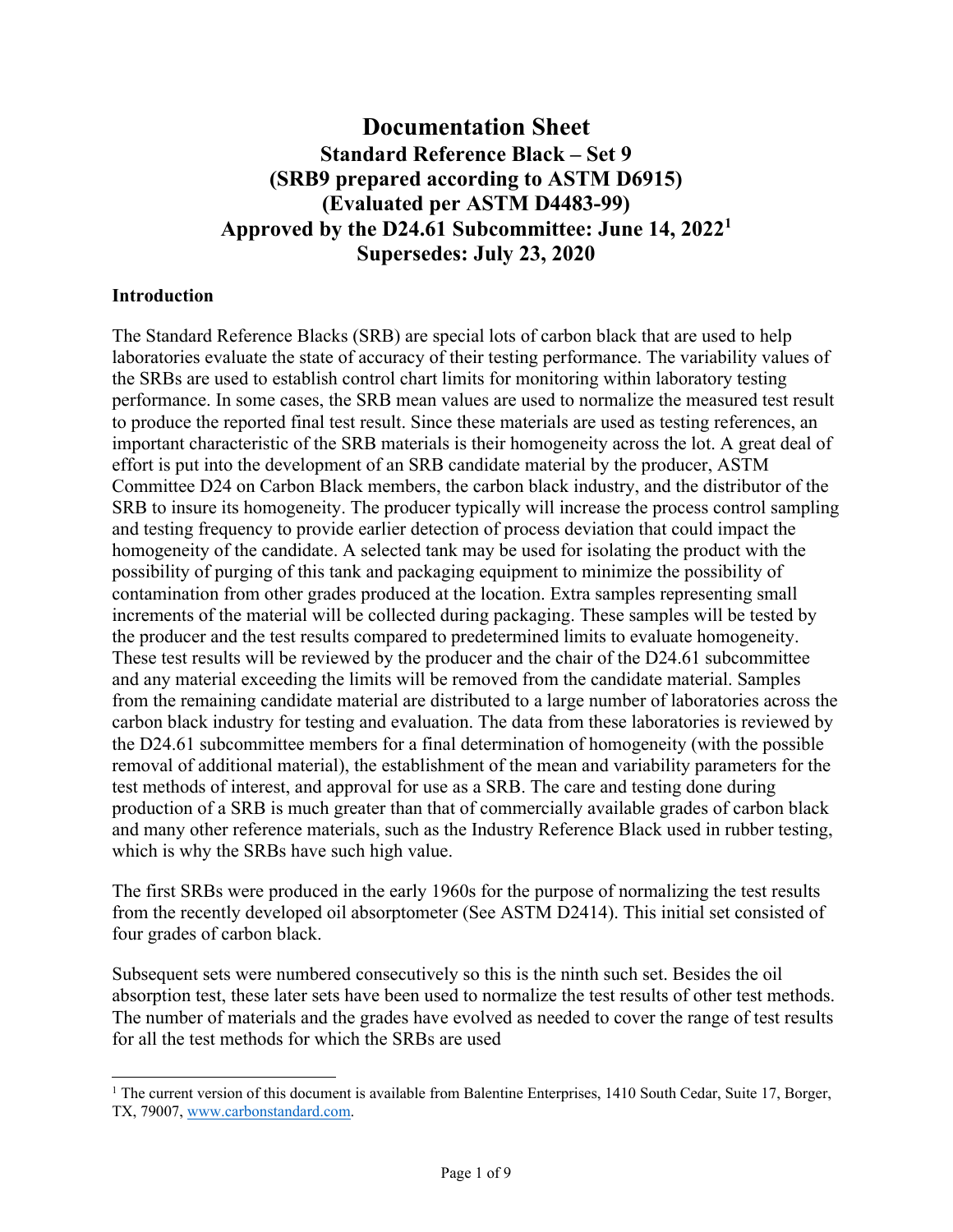The materials selected for a given SRB set are intended to span as much as possible the range of test results of the selected tests. The SRB9 set consists of eight grades of carbon black: four tread, three carcass, and one thermal. They are available for use to normalize the test results from the following carbon black ASTM test methods: D2414 – Oil Absorption Number; D3493 – Oil Absorption Number of Compressed Sample; D6556 – Total and External Surface Area by Nitrogen Adsorption; and D7854 – Void Volume at Mean Pressure. Values have been developed for D1510 – Iodine Number test method but these values are NOT to be used to normalize the Iodine Number results. A special set of materials (HT or INR) have been developed for this purpose and only those materials should be used to normalize the Iodine Number test results. Information on the HT and INR reference materials is available from Balentine Enterprises (See footnote 1 for contact information). Values have been developed for D3265 – Tint Strength test method but these values are NOT to be used to normalize the Tint Strength results. A special set of materials (ITRB or ITRB2) have been developed for this purpose and only those materials should be used to normalize the Tint Strength test results. Information on the ITRB and ITRB2 reference materials is available from Balentine Enterprises (See footnote 1 for contact information). When performing normalization of test results using the SRB materials, it is necessary to use at least three (3) of the appropriate materials. It is recommended that, excepting any unusual circumstances, that the materials be from the same SRB set. For example, when normalizing OAN test results for a tread grade of carbon black when there are no unusual circumstances, use the A, B, and C materials from the same SRB set. The D24 subcommittees will define any unusual circumstances and provide guidelines for normalization, as needed. See the applicable test method and D4821 for details on any exceptions and the guidelines.

The SRB-9A2 and SRB-9D materials are new production. Most of the other SRB9 materials were carried forward from the SRB8 set because they are the same carbon black grades. Those SRB8 materials were re-designated for the SRB9 set: SRB-8A2 becomes SRB-9A, SRB-8B2 becomes SRB-9C, SRB-8E2 becomes SRB-9E, SRB-8F2 becomes SRB-9F, and SRB-8G becomes SRB-9G. An available N330 grade of carbon black for which precision data is available was selected to become SRB-9B. *SRB-9H and SRB-9H2 are a high structure tread grade carbon black intended to extend the normalization range for those laboratories needing to test high structure carbon blacks. It is intended for use with the structure test methods D2414 (OAN), D3493 (COAN), and D7854 (VV50).*

Most of the SRB9 data has been obtained through the Carbon Black (CB) Laboratory Proficiency Rating System (LPRS) program operated by OkStats, Inc. for the benefit of D24. The exception is the Interlaboratory Test Program (ITP) that developed the D7854 values for all the SRB9 materials except the SRB-9H material. The CB LPRS program includes a large number of laboratories (typically 60 or more) that represent the testing proficiency of the industry. The values and limits listed below are the most current as of the date of this publication. See page 7 of this Documentation Sheet for additional background on this SRB set.

While D24 attempts to produce enough of each SRB material so that they will all be depleted at about the same time and a new SRB set produced, variability in the consumption rate of each material has thwarted this goal. Rather than waste the value of the remaining materials when the first material is depleted, D24 has adopted a program of producing supplemental lots of any depleted material. The quantity of the supplemental lots is set to be depleted when the last material is depleted, thus extending the life of the set. Every effort is made to have the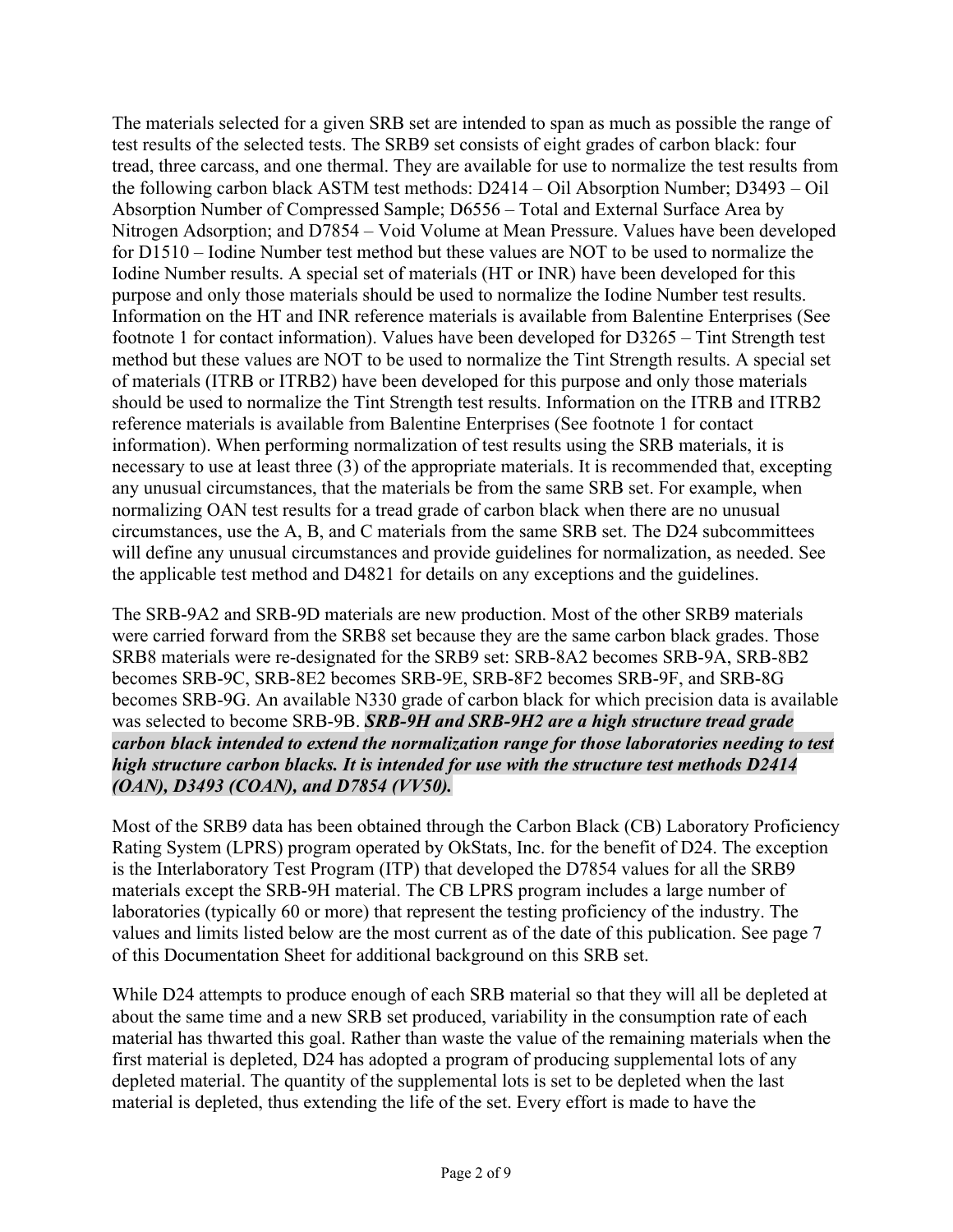supplemental lots produced by the same producer location that produced the initial lot. (See ASTM D7849 for information on the nomenclature used for D24 reference materials that identifies these supplemental lots.)

## **Shelf Life**

Per ASTM D6915, Standard Practice for Carbon Black—Evaluation of Standard Reference Blacks, the shelf life of the Standard Reference Black (SRB) carbon blacks is indefinite when properly stored in a manner that protects it from exposure to sources of moisture, such as precipitation, other sources of liquid water, or high humidity environments. (See ASTM D8043, Standard Guide for Carbon Black—Shelf Life for similar information on other carbon blacks.)

### **Properties for the SRB9 Set**

The LPRS program uses ASTM D4483-99 for data analysis, outlier identification, and outlier treatment. The generated mean values become the accepted reference values (means), ARvalues, for the given tests as defined below. The generated within laboratory standard deviation (Sr) and between laboratory standard deviation (SR) for each test method are used to calculate the 2 and 3 sigma limits shown in the tables. The 2 and 3 sigma limits apply to a single measurement of the listed test properties. Two times the 2 or 3 sigma limit equals the total 4 or 6 sigma range, respectively.

ASTM D4483-99 uses a one-sided k test to identify outliers having high variability. The CB LPRS program uses a two-sided k test to identify outliers having high and low variability. This approach is thought to better represent expected variability in real-world testing and helps to offset memory-bias from an individual's repeated testing of the same material(s).

**'Accepted Reference Value' or AR-value**; this is the average (mean), for the various tests and materials listed below in Tables 1 through 7, obtained in an interlaboratory test program (ITP), i.e., the CB LPRS program, for a large group of typical laboratories using samples taken from the various material lots. See page 7 for more details on the ITPs.

**'Within Typical Laboratory' 2 and 3 sigma value**; this is the within laboratory  $\pm 2$  and  $\pm 3$ standard deviation (Sr) value (for single measurements) on the SRB9 set AR-values for the various tests, as obtained from the same group of typical ITP laboratories.

**'Between Typical Laboratory' 2 and 3 sigma value**); this is the between laboratory  $\pm 2$  and  $\pm$ 3 standard deviation (SR) value (for single measurements) on the SRB9 set AR-values for the various tests, as obtained from the same group of typical ITP laboratories.

**2 sigma versus 3 sigma use considerations:** Most carbon black test properties (with the exception of pellet hardness maximum) have an acceptable approximation to a normal distribution. With a normal distribution, 95.5% of all the test values are expected to fall within the limits of mean  $\pm 2$  sigma and 99.7% will fall within the limits of mean  $\pm 3$  sigma. This means that with only random variation present, approximately 1 in 20 results will fall outside the 2 sigma limits and 3 in 1000 will fall outside the 3 sigma limits. This means that when using 2 sigma limits the laboratory will be looking for a problem 1 in 20 test results when there is no problem to be found. This is a waste of valuable resources. On the other hand, when using 3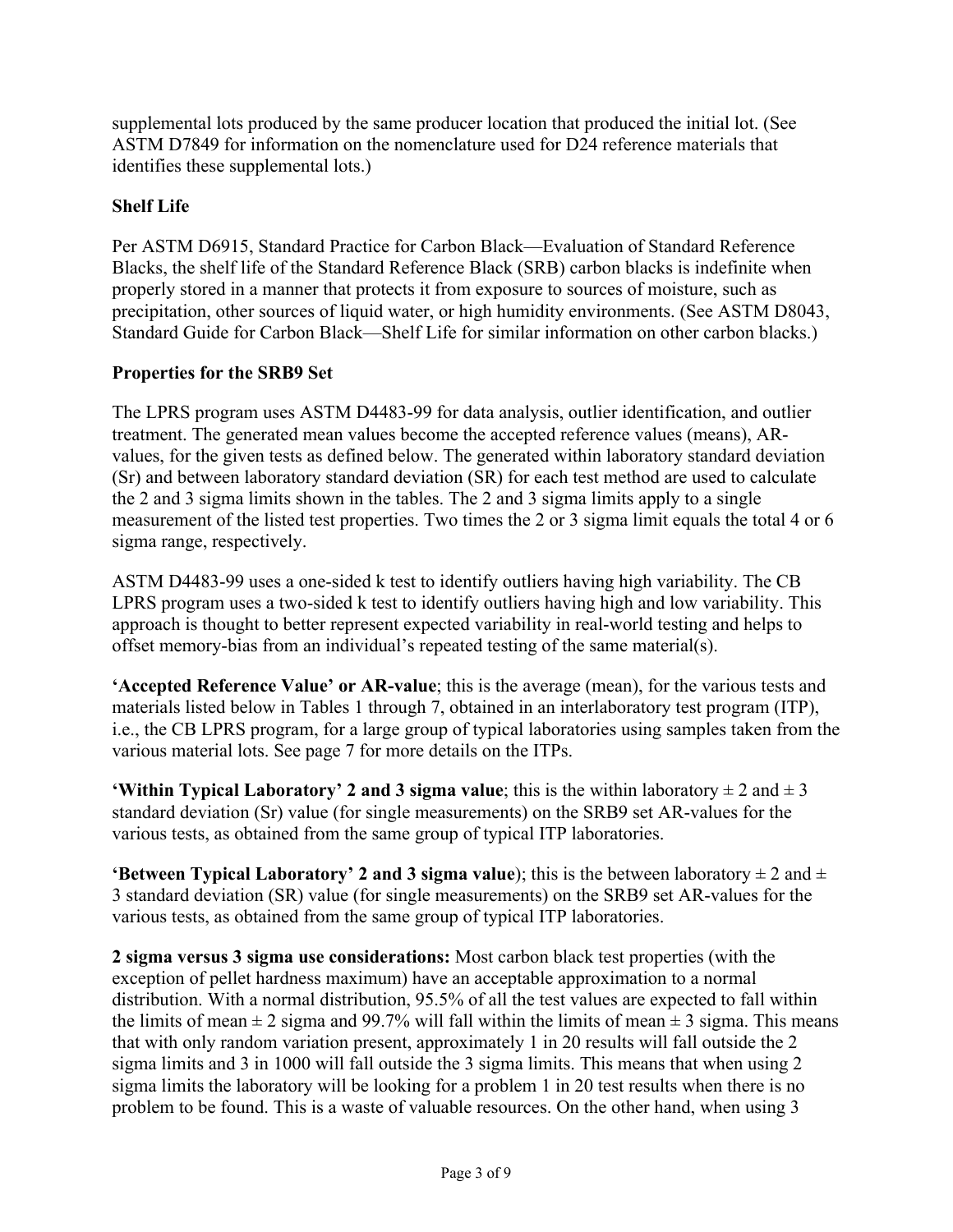sigma limits the laboratory will be looking for a problem when there is not a problem only 3 in 1000 test results. However, if the consequences of allowing a problem to go undetected for a long time are too high, using 3 sigma limits may not give adequate warning in sufficient time to implement timely corrective action. Using 2 sigma limits will give an earlier warning of the presence of a problem. It is up to the user to balance the costs of untimely warnings versus the costs of searching for problems that do not exist.

**Special consideration for bias:** When no absolute reference standard exists, such as is the case with most carbon black testing, a laboratory's bias can be defined as the difference between its results and the mean result from an ITP involving many laboratories, such as the CB LPRS program. Every laboratory can be expected to have some level of bias due to the unique combination of testing conditions (equipment, materials, manpower, environment, etc.) that exists within a given laboratory. The level of bias for a given laboratory may or may not be critical. A laboratory that did not participate in the ITP may find that it cannot maintain control within the control limits due to factors unique to that laboratory causing bias in its values, increased variation, or both. The laboratory should conduct an investigation to identify the presence and cause(s) of the bias and variation and eliminate them so that it is aligned with the ITP data. Participation in a multi-laboratory precision study, such as the LPRS program, may help to identify the unique sources of bias and variation. The SRB9 set can be used to assist a laboratory in determining the presence and magnitude of bias and variation using the values given in the Tables 1 to 7 below. See ASTM D4821 for specific instructions on how to use these values to evaluate a laboratory's testing proficiency (bias and variability).

| Units                | g/kg            |      | <b>Within Laboratory</b> |               |           | <b>Between Laboratories</b> |               |  |
|----------------------|-----------------|------|--------------------------|---------------|-----------|-----------------------------|---------------|--|
| Material             | Mean (AR-value) | Sr   | $2 \times Sr$            | $3 \times Sr$ | <b>SR</b> | $2 \times SR$               | $3 \times SR$ |  |
| SRB-9A (N326)        | 78.1            | 0.43 | 0.87                     | 1.30          | 1.00      | 2.01                        | 3.01          |  |
| SRB-9A2 (N326)       | 83.5            | 0.33 | 0.66                     | 0.99          | 0.90      | 1.80                        | 2.70          |  |
| SRB-9B (N330)        | 82.0            | 0.37 | 0.74                     | 1.11          | 0.96      | 1.91                        | 2.87          |  |
| SRB-9B2 (N330)       | 80.7            | 0.35 | 0.70                     | 1.05          | 1.19      | 2.38                        | 3.57          |  |
| SRB-9C (N134)        | 140.3           | 0.50 | 1.00                     | 1.50          | 3.65      | 7.30                        | 10.95         |  |
| SRB-9D (LS Carcass)  | 19.5            | 0.30 | 0.60                     | 0.89          | 0.89      | 1.77                        | 2.66          |  |
| <b>SRB-9E (N660)</b> | 36.2            | 0.29 | 0.57                     | 0.86          | 0.68      | 1.36                        | 2.04          |  |
| <b>SRB-9F (N683)</b> | 36.1            | 0.37 | 0.75                     | 1.12          | 0.64      | 1.27                        | 1.91          |  |
| SRB-9G (N990)        | 7.7             | 0.25 | 0.49                     | 0.74          | 0.83      | 1.65                        | 2.48          |  |
| SRB-9H (HS Tread)    | 128.0           | 0.40 | 0.80                     | 1.20          | 1.51      | 3.02                        | 4.53          |  |
| SRB-9H2 (HS Tread)   | 127.2           | 0.31 | 0.63                     | 0.94          | 1.18      | 2.37                        | 3.55          |  |

**Table 1 Mean (AR-value) and Limit Values for D1510, Iodine Number Methods A & B1**

<sup>1</sup>The SRB9 materials are NOT to be used to normalized D1510 Iodine Number test results because the iodine number values are known to change over time. The HT or INR reference materials are to be used for normalization of D1510 Iodine Number test results. The HT and INR are special materials selected for this use because their iodine number values do not change over time.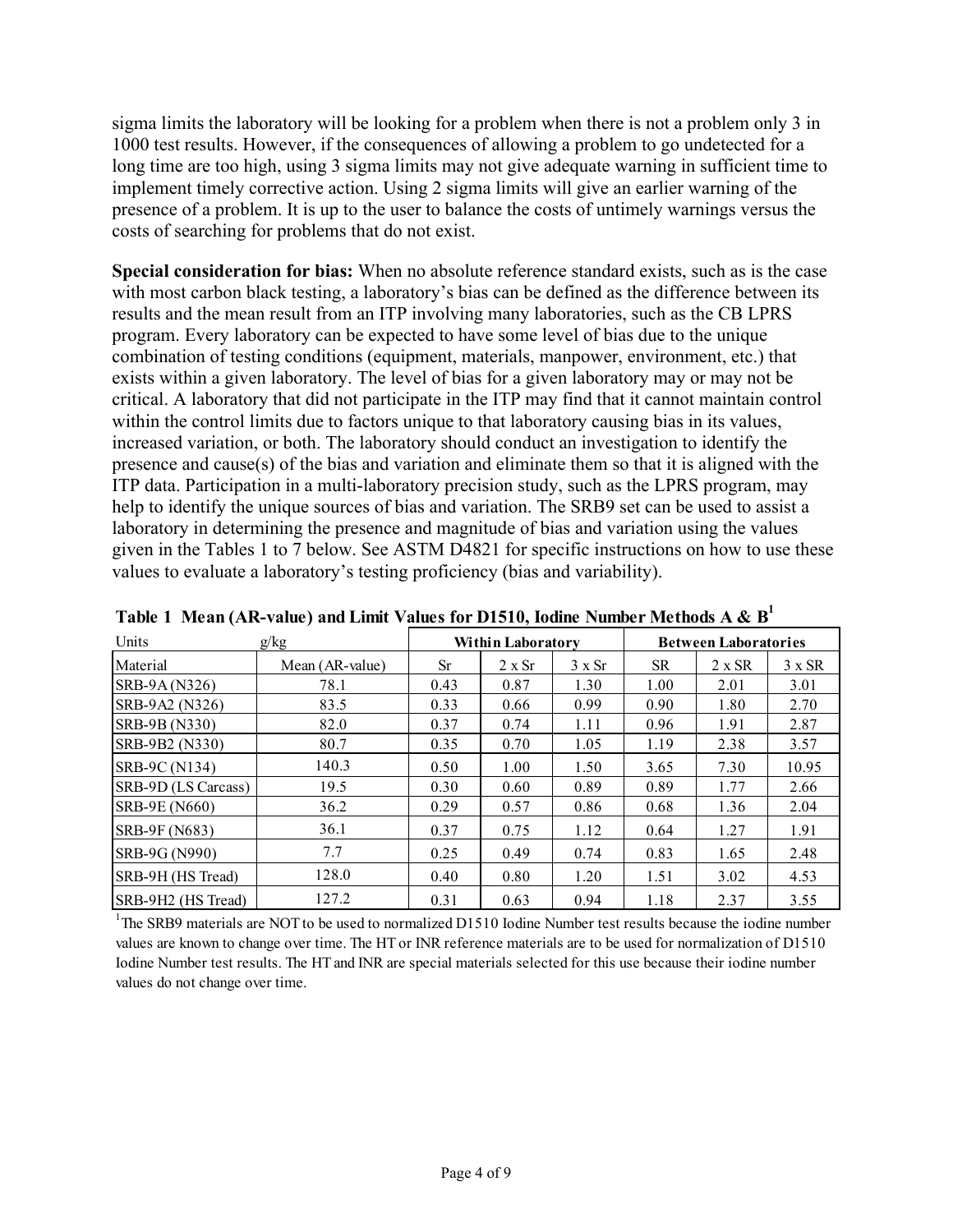| Units               | $10^3 \text{ m}^2/\text{kg} \text{ (m}^2/\text{g)}$ | <b>Within Laboratory</b> |        |               | <b>Between Laboratories</b> |               |      |
|---------------------|-----------------------------------------------------|--------------------------|--------|---------------|-----------------------------|---------------|------|
| Material            | Mean (AR-value)                                     | <b>Sr</b>                | 2 x Sr | $3 \times Sr$ | <b>SR</b>                   | $2 \times SR$ |      |
| SRB-9A (N326)       | 75.9                                                | 0.31                     | 0.63   | 0.94          | 0.70                        | 1.39          | 2.09 |
| SRB-9A2 (N326)      | 78.7                                                | 0.33                     | 0.66   | 0.99          | 0.82                        | 1.64          | 2.46 |
| SRB-9B (N330)       | 78.2                                                | 0.27                     | 0.54   | 0.80          | 0.77                        | 1.54          | 2.31 |
| SRB-9B2 (N330)      | 77.5                                                | 0.27                     | 0.54   | 0.80          | 0.86                        | 1.72          | 2.58 |
| SRB-9C (N134)       | 136.0                                               | 0.45                     | 0.90   | 1.35          | 2.14                        | 4.28          | 6.42 |
| SRB-9D (LS Carcass) | 20.3                                                | 0.18                     | 0.36   | 0.54          | 0.41                        | 0.82          | 1.23 |
| SRB-9E (N660)       | 34.1                                                | 0.20                     | 0.40   | 0.60          | 0.41                        | 0.83          | 1.24 |
| SRB-9F (N683)       | 32.4                                                | 0.20                     | 0.40   | 0.60          | 0.60                        | 1.21          | 1.81 |
| SRB-9G (N990)       | 9.1                                                 | 0.13                     | 0.26   | 0.39          | 0.42                        | 0.85          | 1.27 |
| SRB-9H (HS Tread)   | 125.2                                               | 0.63                     | 1.26   | 1.89          | 1.30                        | 2.60          | 3.90 |
| SRB-9H2 (HS Tread)  | 124.6                                               | 0.45                     | 0.90   | 1.35          | 0.88                        | 1.76          | 2.64 |

**Table 2 Mean (AR-value) and Limit Values for D6556, NSA** 

**Table 3 Mean (AR-value) and Limit Values for D6556, STSA**

| Units               | $10^3 \text{ m}^2/\text{kg} \text{ (m}^2/\text{g)}$ |      | <b>Within Laboratory</b> |               |           | <b>Between Laboratories</b> |               |
|---------------------|-----------------------------------------------------|------|--------------------------|---------------|-----------|-----------------------------|---------------|
| Material            | Mean (AR-value)                                     | Sr   | $2 \times Sr$            | $3 \times Sr$ | <b>SR</b> | $2 \times SR$               | $3 \times SR$ |
| SRB-9A (N326)       | 76.0                                                | 0.47 | 0.93                     | 1.40          | 1.24      | 2.48                        | 3.71          |
| SRB-9A2 (N326)      | 79.3                                                | 0.41 | 0.82                     | 1.23          | 1.17      | 2.34                        | 3.51          |
| SRB-9B (N330)       | 77.2                                                | 0.41 | 0.81                     | 1.22          | 1.22      | 2.45                        | 3.67          |
| SRB-9B2 (N330)      | 76.7                                                | 0.36 | 0.72                     | 1.08          | 1.14      | 2.28                        | 3.42          |
| SRB-9C (N134)       | 125.4                                               | 0.51 | 1.02                     | 1.53          | 2.16      | 4.32                        | 6.48          |
| SRB-9D (LS Carcass) | 19.8                                                | 0.24 | 0.49                     | 0.73          | 0.63      | 1.26                        | 1.88          |
| SRB-9E (N660)       | 33.5                                                | 0.33 | 0.66                     | 0.99          | 0.91      | 1.81                        | 2.72          |
| SRB-9F (N683)       | 31.9                                                | 0.29 | 0.58                     | 0.87          | 1.09      | 2.18                        | 3.27          |
| SRB-9G (N990)       | 8.2                                                 | 0.21 | 0.41                     | 0.62          | 0.60      | 1.21                        | 1.81          |
| SRB-9H (HS Tread)   | 117.2                                               | 0.50 | 1.00                     | 1.50          | 1.37      | 2.74                        | 4.11          |
| SRB-9H2 (HS Tread)  | 117.2                                               | 0.49 | 0.97                     | 1.46          | 1.11      | 2.23                        | 3.34          |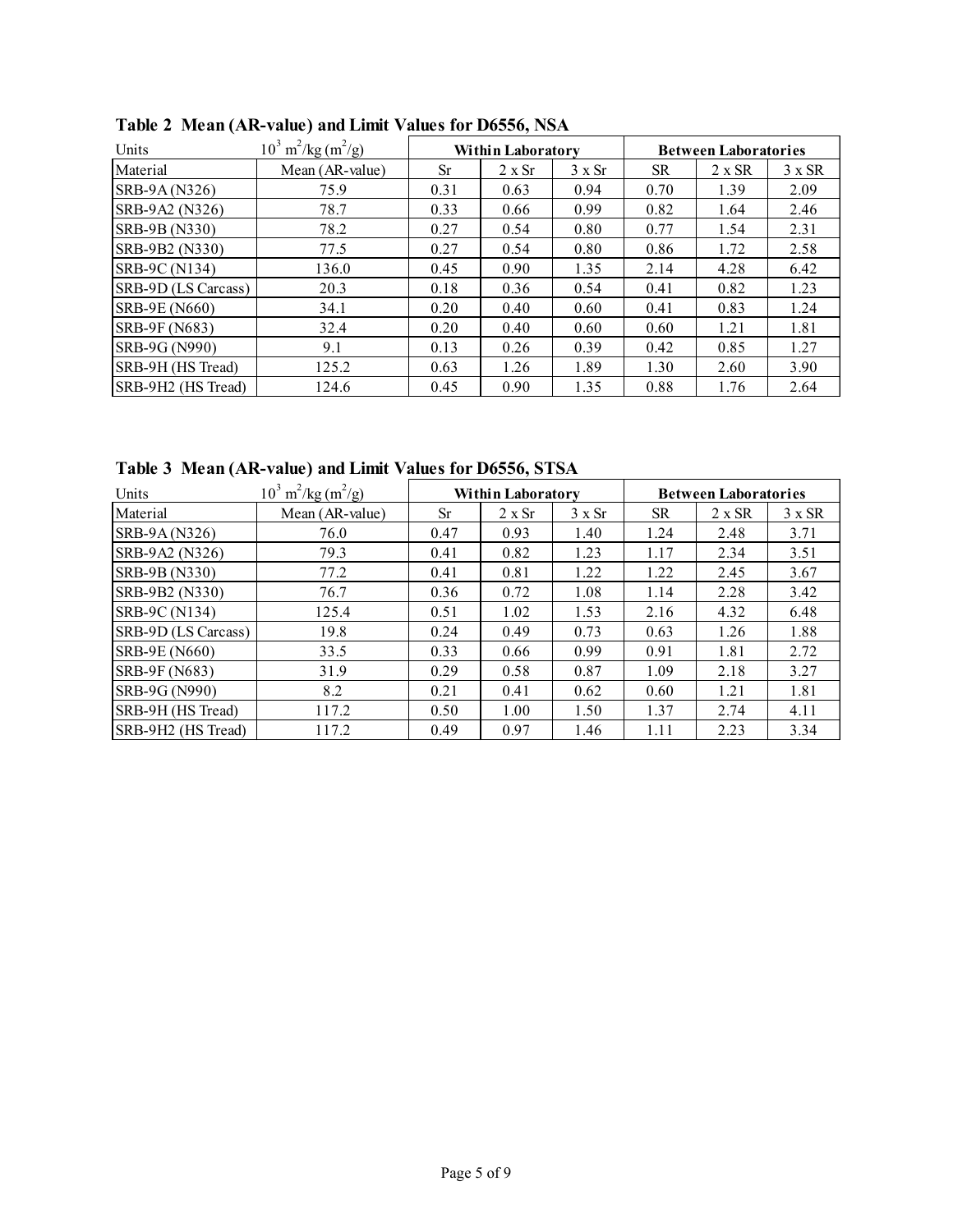| Units                           | $10^{-5}$ m <sup>3</sup> /kg (cm <sup>3</sup> /100 g) |           | <b>Within Laboratory</b> |               |           | <b>Between Laboratories</b> |               |  |
|---------------------------------|-------------------------------------------------------|-----------|--------------------------|---------------|-----------|-----------------------------|---------------|--|
| Material                        | Mean (AR-value)                                       | <b>Sr</b> | 2 x Sr                   | $3 \times Sr$ | <b>SR</b> | $2 \times SR$               | $3 \times SR$ |  |
| SRB-9A (N326)                   | 71.5                                                  | 0.47      | 0.94                     | 1.41          | 1.55      | 3.10                        | 4.65          |  |
| SRB-9A2 (N326)                  | 71.4                                                  | 0.34      | 0.68                     | 1.02          | 1.18      | 2.36                        | 3.54          |  |
| SRB-9B (N330)                   | 98.9                                                  | 0.40      | 0.80                     | 1.21          | 1.11      | 2.22                        | 3.33          |  |
| SRB-9B2 (N330)                  | 99.3                                                  | 0.40      | 0.80                     | 1.20          | 1.34      | 2.68                        | 4.02          |  |
| SRB-9C (N134)                   | 124.4                                                 | 0.44      | 0.88                     | 1.32          | 1.23      | 2.46                        | 3.69          |  |
| SRB-9D (LS Carcass)             | 34.5                                                  | 0.25      | 0.51                     | 0.76          | 0.72      | 1.43                        | 2.15          |  |
| SRB-9E (N660)                   | 89.2                                                  | 0.44      | 0.87                     | 1.31          | 0.89      | 1.79                        | 2.68          |  |
| SRB-9F (N683)                   | 134.5                                                 | 0.53      | 1.07                     | 1.60          | 1.59      | 3.18                        | 4.78          |  |
| SRB-9G (N990)                   | 38.6                                                  | 0.23      | 0.45                     | 0.68          | 1.76      | 3.52                        | 5.28          |  |
| SRB-9H (HS Tread) <sup>1</sup>  | 178.3                                                 | 0.57      | 1.14                     | 1.71          | 1.92      | 3.84                        | 5.76          |  |
| SRB-9H2 (HS Tread) <sup>1</sup> | 179.0                                                 | 0.53      | 1.06                     | 1.60          | 1.34      | 2.68                        | 4.03          |  |

**Table 4 Mean (AR-value) and Limit Values for D2414, OAN**

*1 SRB-9H and SRB-9H2 are a high structure tread grade carbon black intended to extend the normalization range for those laboratories needing to test high structure carbon blacks. It is intended for use with the structure test methods D2414 (OAN), D3493 (COAN), and D7854 (VV50).*

| Units                            | $10^{-5}$ m <sup>3</sup> /kg (cm <sup>3</sup> /100 g) |           | <b>Within Laboratory</b> |               |           | <b>Between Laboratories</b> |               |
|----------------------------------|-------------------------------------------------------|-----------|--------------------------|---------------|-----------|-----------------------------|---------------|
| Material                         | Mean (AR-value)                                       | <b>Sr</b> | 2 x Sr                   | $3 \times Sr$ | <b>SR</b> | $2 \times SR$               | $3 \times SR$ |
| SRB-9A (N326)                    | 67.5                                                  | 0.35      | 0.70                     | 1.06          | 1.10      | 2.21                        | 3.31          |
| SRB-9A2 (N326)                   | 68.7                                                  | 0.40      | 0.80                     | 1.20          | 0.91      | 1.82                        | 2.73          |
| SRB-9B (N330)                    | 90.1                                                  | 0.45      | 0.90                     | 1.34          | 1.24      | 2.49                        | 3.73          |
| SRB-9B2 (N330)                   | 90.1                                                  | 0.46      | 0.92                     | 1.38          | 1.23      | 2.46                        | 3.69          |
| SRB-9C (N134)                    | 102.5                                                 | 0.46      | 0.92                     | 1.38          | 1.07      | 2.14                        | 3.21          |
| SRB-9D (LS Carcass)              | 34.6                                                  | 0.21      | 0.43                     | 0.64          | 0.84      | 1.68                        | 2.51          |
| SRB-9E (N660)                    | 73.2                                                  | 0.43      | 0.86                     | 1.29          | 0.91      | 1.82                        | 2.73          |
| SRB-9F (N683)                    | 85.4                                                  | 0.34      | 0.69                     | 1.03          | 1.19      | 2.38                        | 3.57          |
| SRB-9G (N990)                    | 38.0                                                  | 0.24      | 0.48                     | 0.71          | 1.27      | 2.54                        | 3.80          |
| $SRB-9H$ (HS Tread) <sup>1</sup> | 135.9                                                 | 0.57      | 1.14                     | 1.71          | 1.68      | 3.36                        | 5.04          |
| SRB-9H2 (HS Tread) <sup>1</sup>  | 136.7                                                 | 0.53      | 1.05                     | 1.58          | 1.67      | 3.33                        | 5.00          |

**Table 5 Mean (AR-value) and Limit Values for D3493, COAN**

*1 SRB-9H and SRB-9H2 are a high structure tread grade carbon black intended to extend the normalization range for those laboratories needing to test high structure carbon blacks. It is intended for use with the structure test methods D2414 (OAN), D3493 (COAN), and D7854 (VV50).*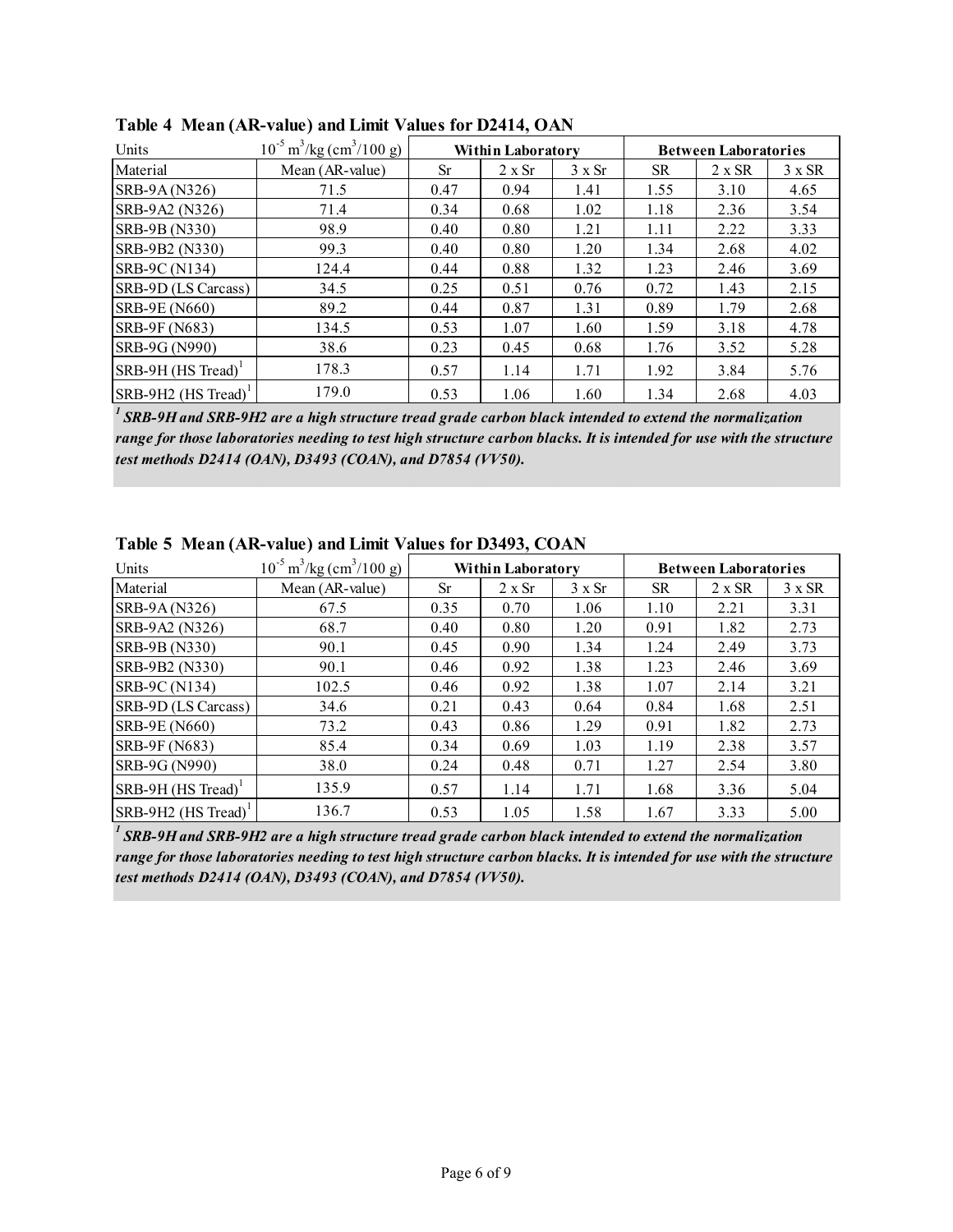| Units                | Tint Strength   |      | <b>Within Laboratory</b> | 0             |           | <b>Between Laboratories</b> |               |
|----------------------|-----------------|------|--------------------------|---------------|-----------|-----------------------------|---------------|
| Material             | Mean (AR-value) | Sr   | $2 \times Sr$            | $3 \times Sr$ | <b>SR</b> | $2 \times SR$               | $3 \times SR$ |
| SRB-9A (N326)        | 111.0           | 0.54 | 1.08                     | 1.62          | 1.15      | 2.30                        | 3.45          |
| SRB-9A2 (N326)       | 111.8           | 0.46 | 0.92                     | 1.38          | 1.28      | 2.56                        | 3.84          |
| SRB-9B (N330)        | 105.8           | 0.43 | 0.85                     | 1.28          | 1.33      | 2.66                        | 3.98          |
| SRB-9B2 (N330)       | 105.1           | 0.50 | 1.00                     | 1.50          | 1.42      | 2.84                        | 4.26          |
| SRB-9C (N134)        | 130.9           | 0.59 | 1.18                     | 1.77          | 2.59      | 5.18                        | 7.77          |
| SRB-9D (LS Carcass)  | 40.8            | 0.30 | 0.59                     | 0.89          | 0.91      | 1.83                        | 2.74          |
| <b>SRB-9E (N660)</b> | 57.7            | 0.41 | 0.83                     | 1.24          | 1.73      | 3.46                        | 5.20          |
| SRB-9F (N683)        | 47.8            | 0.33 | 0.66                     | 0.99          | 1.31      | 2.62                        | 3.93          |
| SRB-9G (N990)        | 21.5            | 0.26 | 0.52                     | 0.79          | 2.58      | 5.16                        | 7.74          |
| SRB-9H (HS Tread)    | 113.4           | 0.47 | 0.94                     | 1.41          | 1.53      | 3.06                        | 4.59          |
| SRB-9H2 (HS Tread)   | 113.1           | 0.38 | 0.76                     | 1.14          | 1.27      | 2.55                        | 3.82          |

Table 6 Mean (AR-value) and Limit Values for D3265, Tint Strength<sup>1</sup>

 $1D3265$  Tint Strength test results are NOT to be normalized using any SRB materials. D3265 Tint Strength test results are to be normalized using ITRB or ITRB2 per the instructions in D3265.

|  |  |  |  | Table 7 Mean (AR-value) and Limit Values for D7854, Void Volume at 50 MPa Mean Pressure |
|--|--|--|--|-----------------------------------------------------------------------------------------|
|--|--|--|--|-----------------------------------------------------------------------------------------|

| Units                          | $10^{-5}$ m <sup>3</sup> /kg (cm <sup>3</sup> /100 g) |           | <b>Within Laboratory</b> |               |           | <b>Between Laboratories</b> |               |
|--------------------------------|-------------------------------------------------------|-----------|--------------------------|---------------|-----------|-----------------------------|---------------|
| Material                       | Mean (AR-value)                                       | <b>Sr</b> | 2 x Sr                   | $3 \times Sr$ | <b>SR</b> | $2 \times SR$               | $3 \times SR$ |
| SRB-9A (N326)                  | 46.9                                                  | 0.22      | 0.44                     | 0.67          | 0.48      | 0.97                        | 1.45          |
| SRB-9A2 (N326)                 | 47.6                                                  | 0.16      | 0.32                     | 0.48          | 0.63      | 1.27                        | 1.90          |
| SRB-9B (N330)                  | 59.3                                                  | 0.25      | 0.50                     | 0.74          | 0.52      | 1.05                        | 1.57          |
| SRB-9B2 (N330)                 | 59.2                                                  | 0.19      | 0.38                     | 0.58          | 0.50      | 1.00                        | 1.50          |
| SRB-9C (N134)                  | 67.3                                                  | 0.30      | 0.61                     | 0.91          | 0.79      | 1.57                        | 2.36          |
| SRB-9D (LS Carcass)            | 22.9                                                  | 0.43      | 0.86                     | 1.29          | 0.55      | 1.10                        | 1.65          |
| <b>SRB-9E (N660)</b>           | 48.2                                                  | 0.19      | 0.38                     | 0.58          | 0.31      | 0.61                        | 0.92          |
| SRB-9F (N683)                  | 54.4                                                  | 0.24      | 0.47                     | 0.71          | 0.32      | 0.64                        | 0.96          |
| SRB-9G (N990)                  | 23.9                                                  | 0.19      | 0.38                     | 0.57          | 0.34      | 0.68                        | 1.02          |
| SRB-9H (HS Tread) <sup>1</sup> | 76.2                                                  | 0.23      | 0.47                     | 0.70          | 0.80      | 1.59                        | 2.39          |
| SRB-9H2 (HS Tread)             | 76.5                                                  | 0.23      | 0.45                     | 0.68          | 0.63      | 1.26                        | 1.89          |

*1 SRB-9H and SRB-9H2 are a high structure tread grade carbon black intended to extend the normalization range for those laboratories needing to test high structure carbon blacks. It is intended for use with the structure test methods D2414 (OAN), D3493 (COAN), and D7854 (VV50).*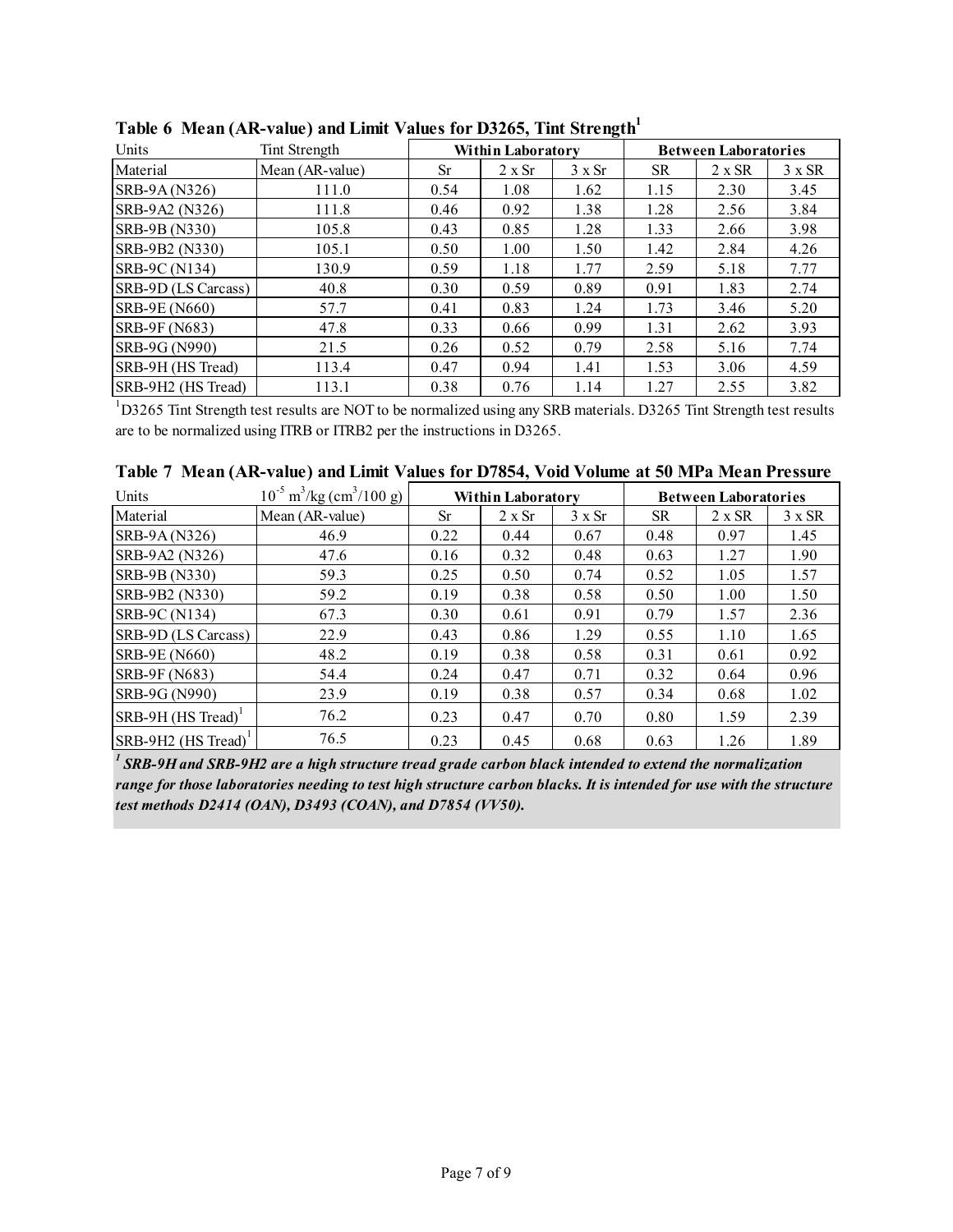#### **Background and Interlaboratory Test Program Details: SRB9 Set**

**Background** - Standard Reference Blacks (SRBs), used for a number of test methods under the jurisdiction of ASTM Committee D24, are prepared according to D6915, "Evaluation of Standard Reference Blacks" with statistical analysis per D4483-99, "Standard Practice for Evaluating Precision for Test Method Standards in the Rubber and Carbon Black Manufacturing Industries". The objective of D24 is to select reference materials that will have values across the range of possible test results for any given test. Even better would be to select materials whose values are evenly spaced across the test range. Unfortunately, due to the realities of carbon black production and the interdependence of some properties, it is not possible to select materials that cover the test range for all tests, much less be evenly spaced across that range. The materials selected for the SRB9 set represents D24's best attempt to satisfy these objectives.

**Evaluation of the SRB9 Set** – The production of the various SRB9 materials is shared among the various carbon black producers. See Table 8 for a list of the producers of the various SRB9 materials. Each lot is evaluated for uniformity by the producer. That uniformity data is reviewed with the chairman of subcommittee D24.61 and the final material selected to give the best uniformity possible for all the tests of interest as listed in Tables 1 to 7.

The values listed in Tables 1 to 7 were obtained through the CB LPRS program. In this program a single blind sample is distributed to the participating laboratories. Two samples of different materials are tested each year about six months apart. (Materials other than those in the SRB9 set are also tested in the CB LPRS program.) Each laboratory selects two technicians to perform the testing (the same two technicians may not have performed all the tests, depending on how the laboratory is staffed and organized) and each technician performs the testing once on two different days for a total of four test results.

In addition to the test results, the CB LPRS program also collects information on the test conditions existing at the time the testing was performed for each sample. A questionnaire is distributed along with the data form asking about the equipment, materials, methods, and testing conditions used when testing each sample. This information is used to help identify sources of variation and bias between laboratories to help improve testing proficiency in the industry. Recently, a testing instruction sheet that specifies the testing conditions to be used for a given sample has been included with the data file because it has been determined that some laboratories were not using the correct conditions when performing the CB LPRS testing. With this knowledge, D24 can be in compliance with ASTM's requirement that only data from those laboratories reporting that they performed the testing per the conditions specified in each test method as included in the testing conditions instructions is used to determine the mean (ARvalue) and limit values for a given material..

**Interlaboratory Test Program (ITP)** – See Table 8 for a list of when the various SRB9 materials were tested. Table 8 also shows how many laboratories participated in the testing for each test and how many were removed as outliers for mean (M), high variation (H), or low variation (L). The data was analyzed per D4483-99 with the exception that a two-sided test was used to identify outlier laboratories with variation that is statistically too high or too low when compared to the variation within the ITP data set. This approach is thought to better represent